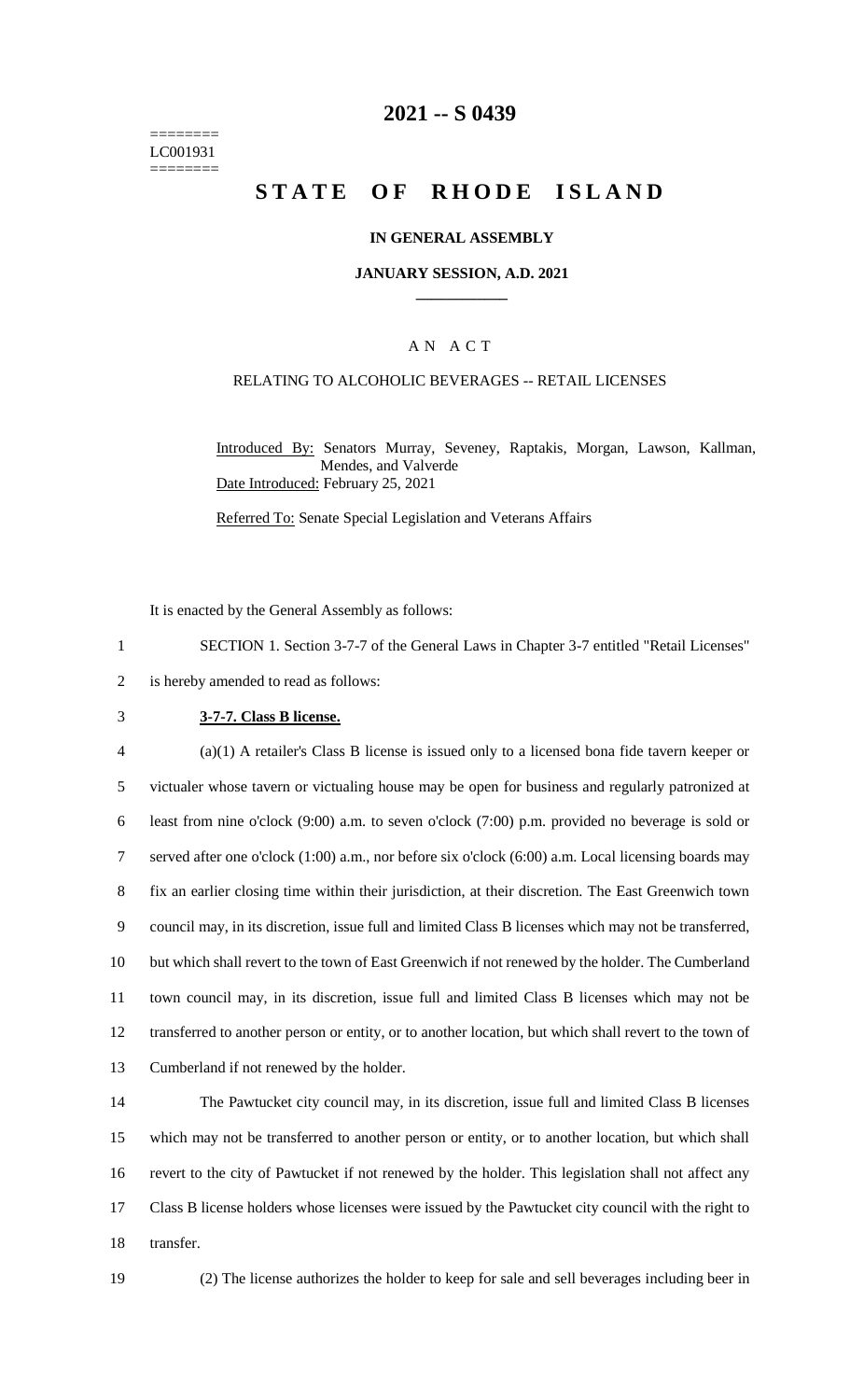cans, at retail at the place described and to deliver them for consumption on the premises or place where sold, but only at tables or a lunch bar where food is served. It also authorizes the charging of a cover, minimum, or door charge. The amount of the cover, or minimum, or door charge is posted at the entrance of the establishments in a prominent place.

 (3) Holders of licenses are not permitted to hold dances within the licensed premises, unless proper permits have been properly obtained from the local licensing authorities.

 (4) Any holder of a Class B license may, upon the approval of the local licensing board 8 and for the additional payment of two hundred dollars (\$200) to five hundred dollars (\$500), open for business at twelve o'clock (12:00) p.m. and on Fridays and Saturdays and the night before legal state holidays may close at two o'clock (2:00) a.m. All requests for a two o'clock (2:00) a.m. license

 shall be advertised by the local licensing board in a newspaper having a circulation in the county where the establishment applying for the license is located.

 (5) A holder of a retailer's Class B license is allowed to erect signs advertising his or her business and products sold on the premises, including neon signs, and is allowed to light those signs during all lawful business hours, including Sundays and holidays.

 (6) Notwithstanding the provisions of subsection (a) and/or § 3-7-16.4, a holder of a retail class B and/or class ED license may apply to the municipality in which such licensee is located for a permit to conduct a so-called "Lock-In Event", under the following conditions:

 (i) A "Lock-In Event" is defined as an event where a specified group of individuals are permitted to remain in a licensed premises after closing hours including, but not limited to, the hours of 1:00 a.m. to 6:00 a.m.

 (ii) A Lock-In Event must have the approval of the municipal licensing authority pursuant to a permit issued for each such event, subject to such conditions as such may attach to the permit. The fee for the permit shall be not less than fifty dollars (\$50.00) nor more than one hundred dollars (\$100). The granting or denial of a Lock-In Event permit shall be in the sole discretion of the municipal licensing authority and there shall be no appeal from the denial of such a permit.

 (iii) During the entire period of any Lock-In Event, all alcoholic beverages must be secured in place or removed from the public portion of the premises and secured to the satisfaction of the municipality issuing the Lock-In Event permit.

 (iv) During the Lock-In Event, the establishment shall be exclusively occupied by the Lock-In Event participants and no other patrons shall be admitted to the premises who are not participants. It shall be a condition of the permit that participants shall not be admitted more than thirty (30) minutes after the permitted start time of the Lock-In Event, except in the event of unforeseen travel delays, nor permitted to re-enter the event if they leave the licensed premises.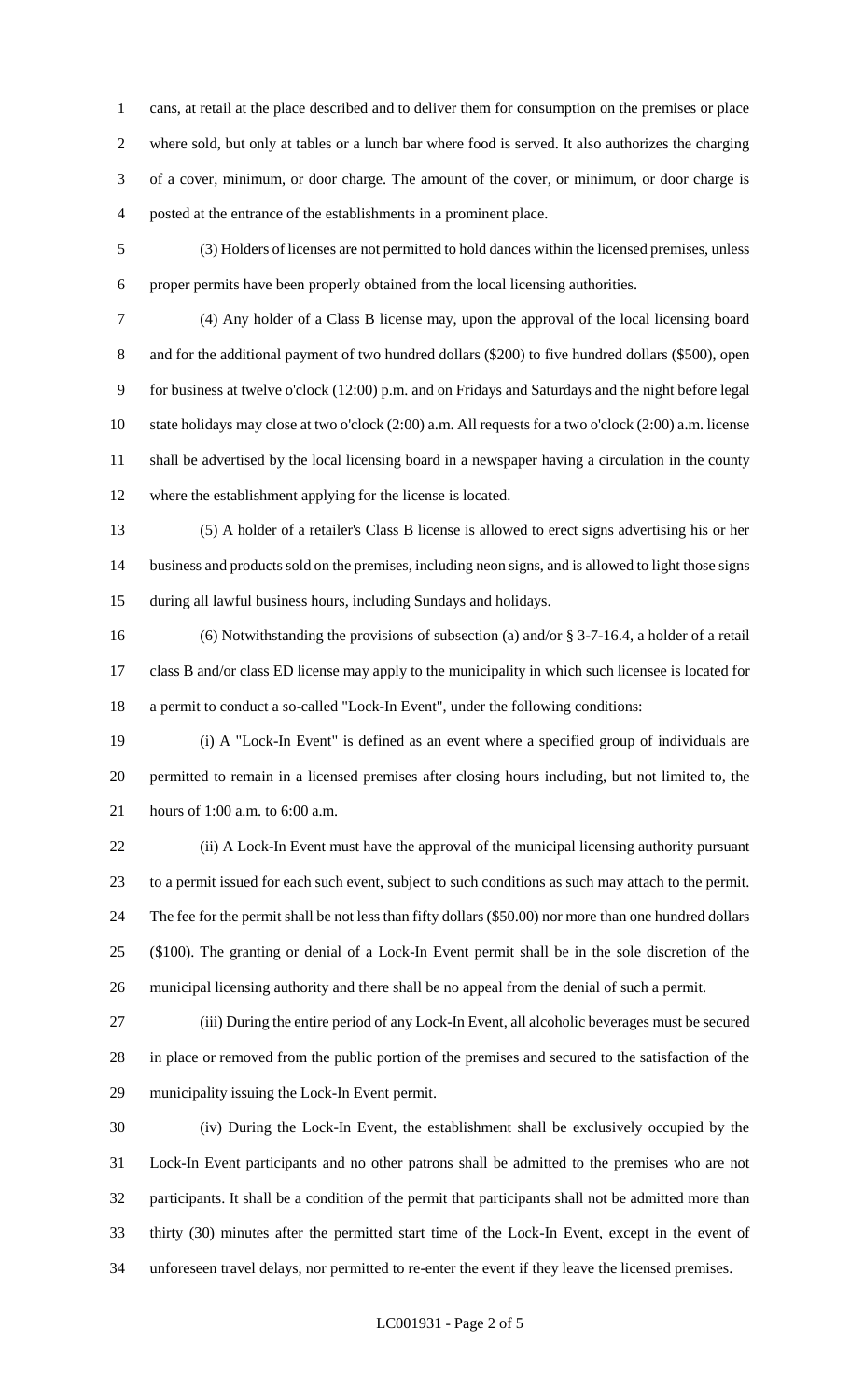(v) As part of the Lock-In Event, food shall be served.

 (vi) The municipal licensing authority may, in its sole discretion, require the presence of a police detail, for some or all of the event, and the number of officers required, if any, shall be determined by the municipality as part of the process of issuing the Lock-In Event permit. The licensee shall be solely responsible for the cost of any such required police detail.

 (b) The annual license fee for a tavern keeper shall be four hundred dollars (\$400) to two thousand dollars (\$2,000), and for a victualer the license fee shall be four hundred dollars (\$400) to two thousand dollars (\$2,000). In towns with a population of less than two thousand five hundred (2,500) inhabitants, as determined by the last census taken under the authority of the United States or the state, the fee for each retailer's Class B license shall be determined by the town council, but shall in no case be less than three hundred dollars (\$300) annually. If the applicant requests it in his or her application, any retailer's Class B license may be issued limiting the sale of beverages on the licensed premises to malt and vinous beverages containing not more than twenty percent (20%) alcohol by volume, and the fee for that limited Class B license shall be two hundred dollars (\$200) to one thousand five hundred dollars (\$1,500) annually. The fee for any Class B license shall in each case be prorated to the year ending December 1 in every calendar year.

 (1) Upon the approval and designation of a district or districts within its city or town by the local licensing board, the local licensing board may issue to any holder of a Class B license or a Class ED license, an extended hours permit to extend closing hours on Thursdays, Fridays and Saturdays, the night before a legal state holiday or such other days as determined by the local board, for one hour past such license holder's legal closing time as established by the license holder's license or licenses including, but not limited to, those issued pursuant to subdivision (4) hereof. The extended hours permit shall not permit the sale of alcohol during the extended one-hour period and shall prohibit the admittance of new patrons in the establishment during the extended one-hour period. The designation of such district(s) shall be for a duration of not less than six (6) months. Prior to designating any such district, the local licensing authority shall hold a hearing on the proposed designation. The proposed designation shall include the boundaries of the proposed district, the applicable days for the extended hours, and the duration of the designation and the conditions imposed. The proposed designation shall be advertised at least once per week for three (3) weeks prior to the hearing in a newspaper in general circulation in the city or town. The city or town will establish an application process for an extended hours permit for such license holder and may adopt rules and regulations to administer the permit.

 (c) The licensee must offer to the public, in conjunction with the sale of alcoholic beverages, the opportunity to purchase and consume food to be served on the premises in the same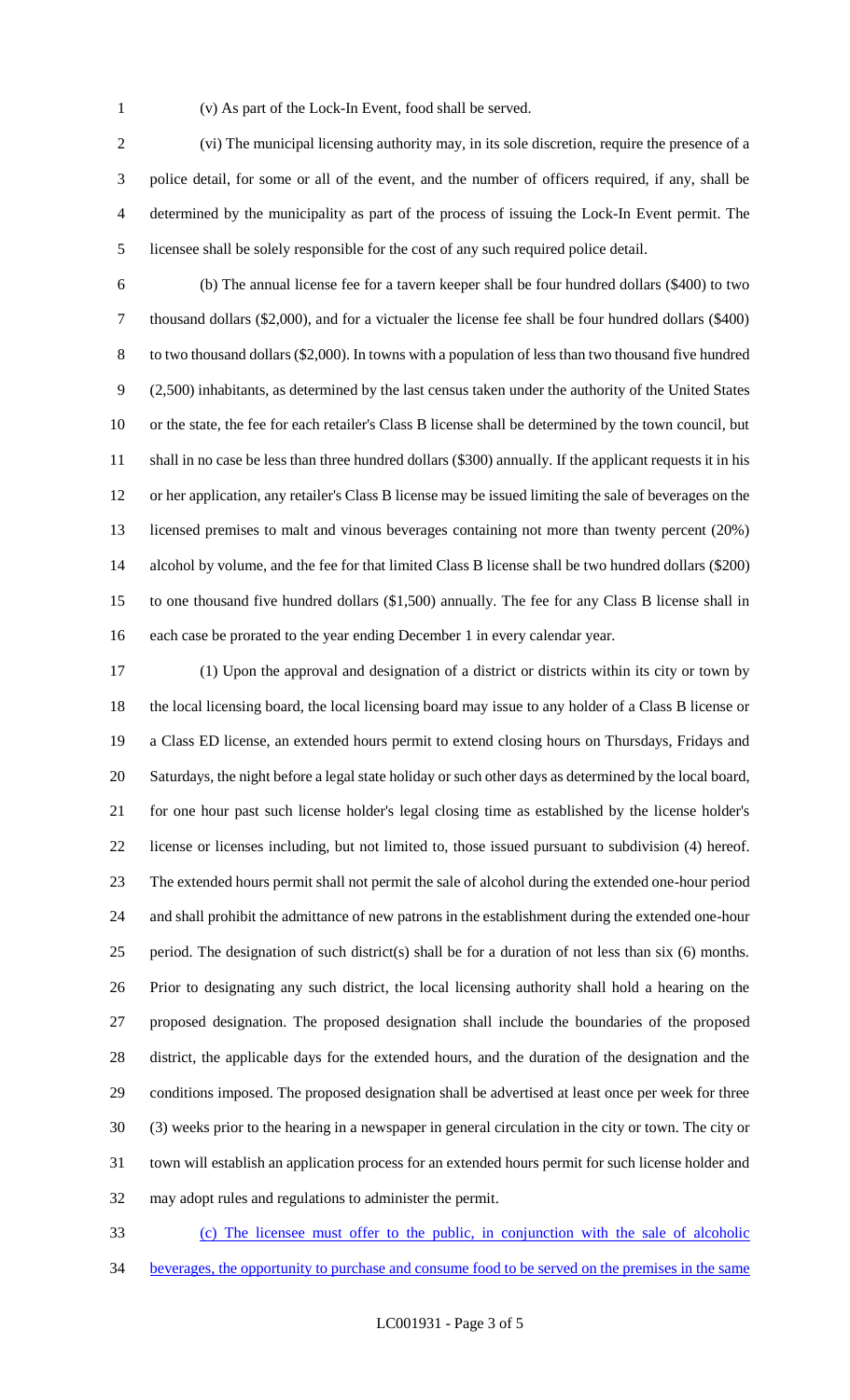- 1 area designed for the sale and consumption of alcoholic beverages. These foods must be offered
- 2 for sale during all times that alcoholic beverages are sold and consumed on the licensed premises,
- 3 unless the local licensing board grants permission to the licensee to stop the sale of food after ten
- 4 o'clock (10:00) p.m. Such permission shall be subject to revocation by the local licensing board at
- 5 any time for any cause.
- 6 SECTION 2. This act shall take effect on July 1, 2021.

#### ======== LC001931 ========